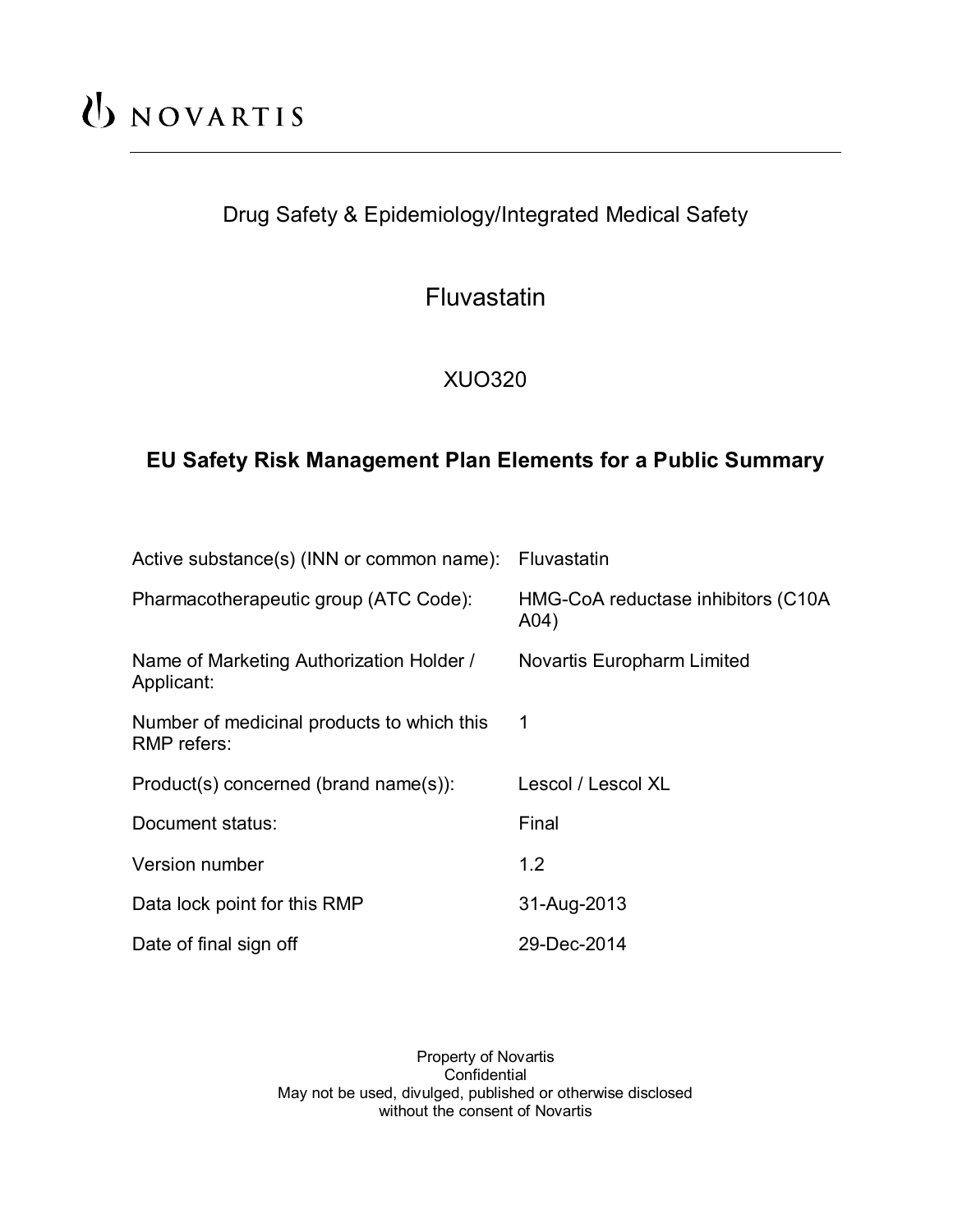## <span id="page-1-0"></span>**Table of contents**

| $\mathbf{1}$ |     |     |                                                                        |  |
|--------------|-----|-----|------------------------------------------------------------------------|--|
|              | 1.1 |     |                                                                        |  |
|              | 1.2 |     |                                                                        |  |
|              | 1.3 |     |                                                                        |  |
|              | 1.4 |     |                                                                        |  |
|              | 1.5 |     | Part VI.2.5 Summary of additional risk minimization measures by safety |  |
|              |     |     |                                                                        |  |
|              | 1.6 |     |                                                                        |  |
|              |     | 161 |                                                                        |  |
|              | 1.7 |     |                                                                        |  |

## **List of tables**

| Table 1-1 |  |
|-----------|--|
| Table 1-2 |  |
| Table 1-3 |  |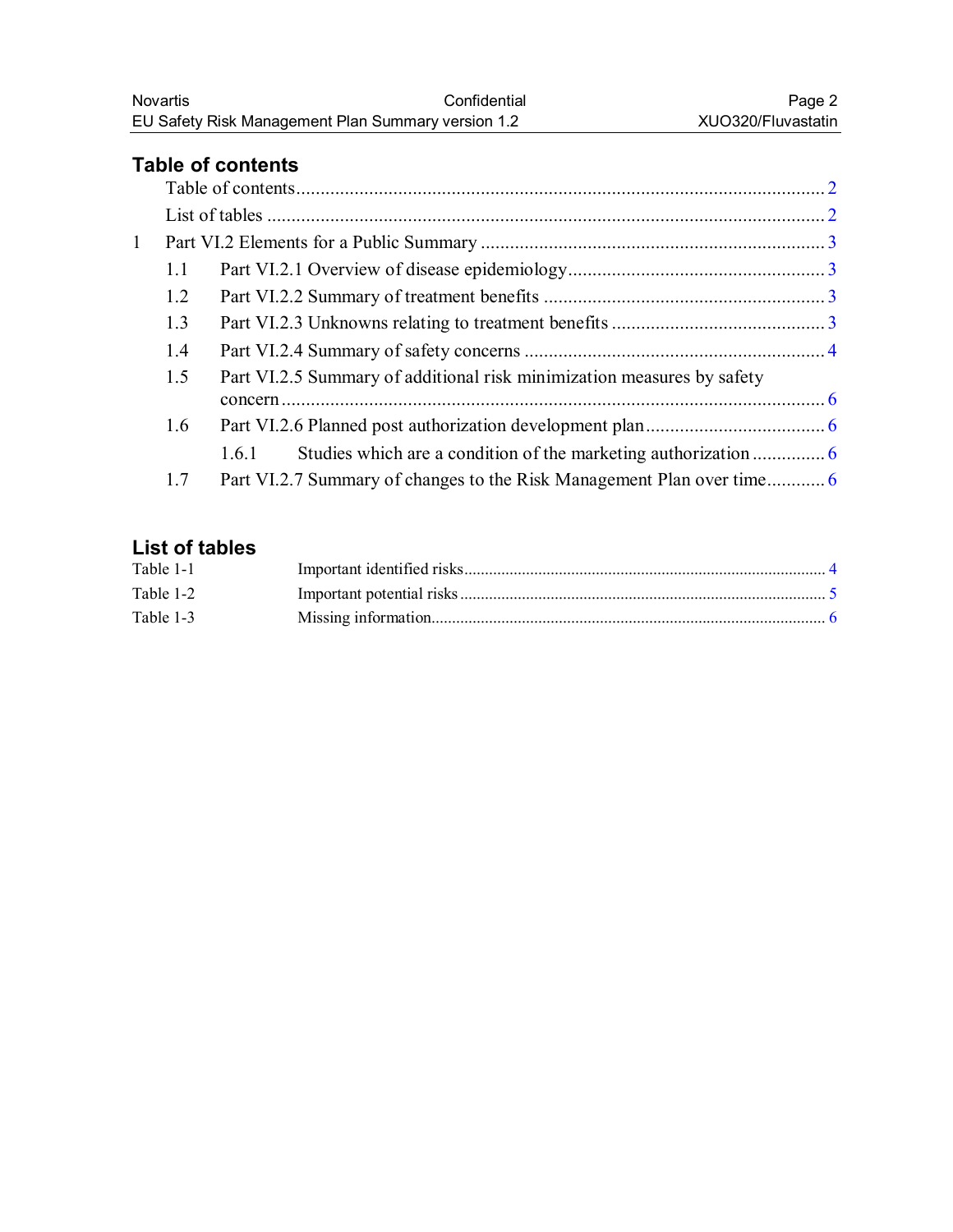# <span id="page-2-0"></span>**1 Part VI.2 Elements for a Public Summary**

### **1.1 Part VI.2.1 Overview of disease epidemiology**

High cholesterol is an increased level of cholesterol in the blood. Alone, high cholesterol usually has no symptoms, but it can have serious health effects. High cholesterol can cause narrowed arteries (called atherosclerosis). Therefore, high cholesterol increases the risks of vascular diseases like heart disease and stroke. Cholesterol levels usually increase steadily with age, more steeply in women, and stabilize after middle age. Worldwide, high cholesterol levels are found in 39% of the adult population over 25 years of age.

Coronary Heart Disease (CHD), the most common type of cardiovascular disease, is caused by fatty deposits from cholesterol building up along the inner walls of the arteries of the heart. This narrows the arteries and reduces blood flow to the heart. CHD may affect individuals at any age but is more common in older people, nearly tripling with each decade of life. Males are affected more than females.

## **1.2 Part VI.2.2 Summary of treatment benefits**

Treatment of adults with primary hypercholesterolaemia or mixed dyslipidaemia:

In 12 studies in patients with high cholesterol, Lescol was administered to 1,621 patients in daily doses of 20 mg, 40 mg and 80 mg (40 mg twice daily) for 6 weeks or more versus placebo tablets (does not contain any drug). Results after 24-weeks of treatment showed lowering of total cholesterol from 17% to 27% on all daily doses of 20 mg, 40 mg and 80 mg of Lescol.

Lescol XL was administered as a single daily dose of 80 mg to over 800 patients in 3 pivotal trials that lasted 24 weeks each and the results showed that total cholesterol was reduced by 19% compared to baseline.

In a randomized, double-blind trial of fluvastatin compared to placebo in patients with coronary heart disease who had a first successful percutaneous coronary intervention (a nonsurgical procedure used to treat the narrowed arteries of the heart), 884 patients received fluvastatin 80 mg and 833 patients received placebo daily for 4 years. The patients treated with fluvastatin had 22% lower risk of the first major adverse cardiac event (cardiac death, non-fatal myocardial infarction or coronary revascularization) compared to patients who received placebo.

### **1.3 Part VI.2.3 Unknowns relating to treatment benefits**

In the main and supporting studies most patients were Caucasian but in later studies many ethnic groups and children were also evaluated. There is no evidence that the effectiveness of Lescol is different in any age or ethnic groups. Patients with certain genetic disorders that affect fat metabolism may have reduced or no response to Lescol or other medications similar to Lescol (called Statins).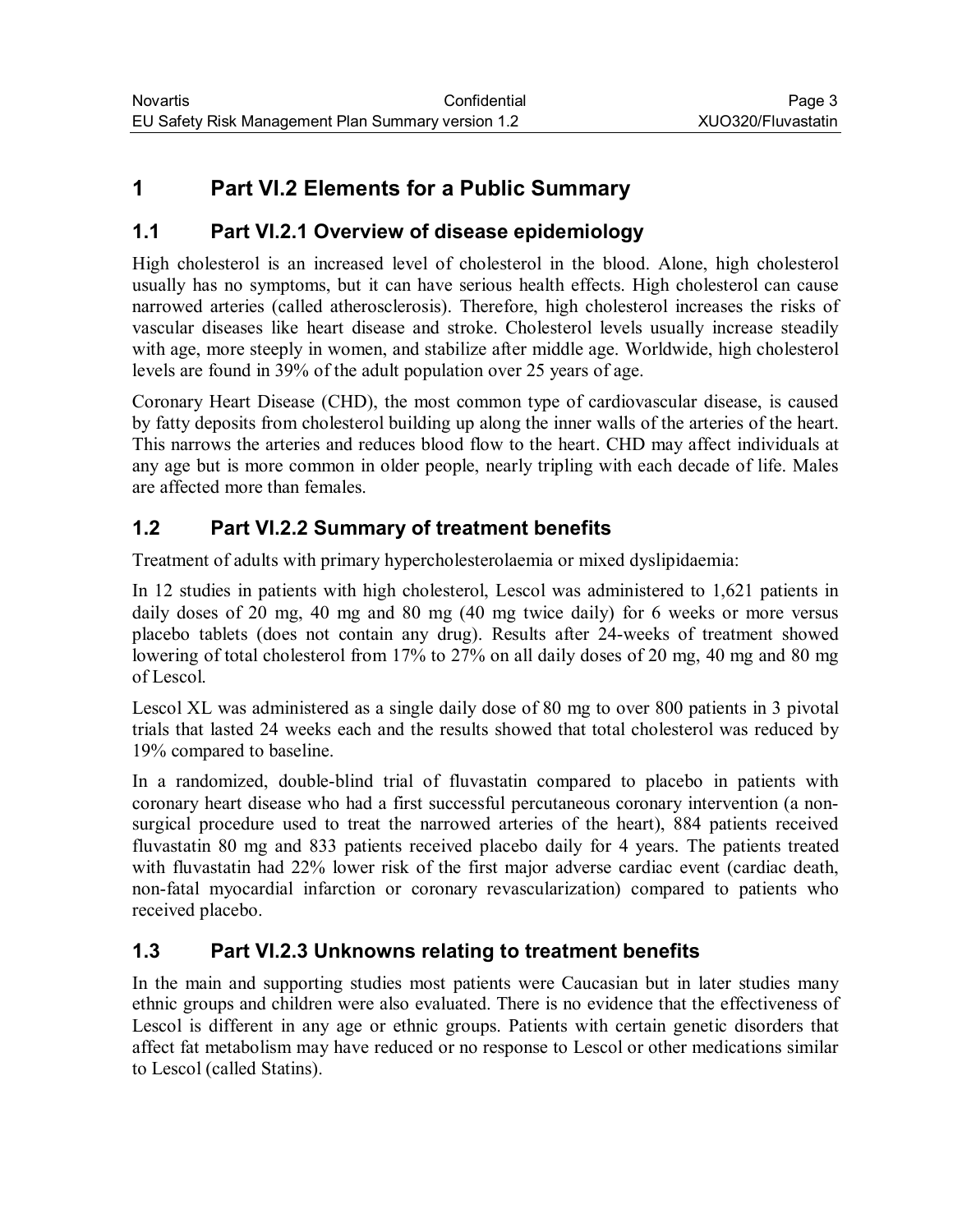## <span id="page-3-0"></span>**1.4 Part VI.2.4 Summary of safety concerns**

#### **Table 1-1 Important identified risks**

| <b>Risk</b>                                                                                               | What is known                                                                                                                                                                                                                                                                                                                                                                                 | <b>Preventability</b>                                                                                                                                                                                          |
|-----------------------------------------------------------------------------------------------------------|-----------------------------------------------------------------------------------------------------------------------------------------------------------------------------------------------------------------------------------------------------------------------------------------------------------------------------------------------------------------------------------------------|----------------------------------------------------------------------------------------------------------------------------------------------------------------------------------------------------------------|
| Liver failure /Death (Severe<br>hepatic disorder)                                                         | Lescol/Lescol XL should not be<br>used in patients with active liver<br>disease, or unexplained, persistent<br>raised liver function blood tests<br>(liver enzymes). There have been<br>some cases of fatal and non-fatal<br>liver failures with some statins<br>including Lescol/Lescol XL,<br>although a causal relationship with<br>Lescol/Lescol XL treatment has<br>not been determined. | Yes, by monitoring liver function,<br>limiting alcohol ingestion, and<br>using caution when<br>administering Lescol/Lescol XL<br>to patients with a history of liver<br>disease or heavy alcohol<br>ingestion. |
| Allergic reactions<br>(Hypersensitivity (rash,<br>urticaria)/<br>angioedema/anaphylaxis))                 | There have been some cases of<br>allergic reactions with patients<br>taking Lescol/Lescol XL. It should<br>not be used in patients with known<br>allergy to fluvastatin or any of its<br>components.                                                                                                                                                                                          | Preventability is unknown at this<br>time but patients should be<br>monitored for symptoms of<br>allergic reactions.                                                                                           |
| Severe muscle deterioration<br>(Rhabdomyolysis)                                                           | Reports of patients experiencing<br>rhabdomyolysis while taking<br>Lescol/Lescol XL are very rare.<br>Rhabdomyolysis is investigated in<br>patients with unexplained muscle<br>tenderness or weakness or an<br>unexplained rise in the enzyme<br>called creatine kinase (CK).                                                                                                                 | Yes, by monitoring patients for<br>unexplained muscle pain,<br>tenderness or weakness,<br>particularly if accompanied by<br>malaise or fever.                                                                  |
| Developing diabetes (New<br>onset diabetes mellitus)                                                      | Some evidence suggests that the<br>class of drugs similar to Lescol<br>(called Statins) cause a rise in<br>blood sugar, which may require<br>diabetes treatment in some cases.<br>It is considered that the risk of high<br>blood sugar is outweighed by the<br>benefits of the statins, making it<br>not necessary to stop the drug for<br>this reason.                                      | Yes, by monitoring patients at<br>risk for diabetes.                                                                                                                                                           |
| A disease affecting tissue<br>and space around the air<br>sacs in the lung (Interstitial<br>lung disease) | Rare cases of interstitial lung<br>disease have been reported with<br>some products similar to Lescol<br>(called statins), especially with<br>long term therapy.                                                                                                                                                                                                                              | Yes, by monitoring patients for<br>symptoms of this disease.                                                                                                                                                   |
| Muscle deterioration caused<br>by an immune reaction<br>(Immune-mediated<br>necrotizing myopathy)         | Muscle deterioration associated<br>with statin use (Lescol / Lescol XL)<br>is a new and emerging entity that<br>supports a link between statin use<br>and IMNM and raises the<br>questions of distinct clinical<br>phenotypes and treatment<br>strategy.                                                                                                                                      | Yes, by monitoring patients for<br>unexplained muscle pain,<br>tenderness or weakness,<br>particularly if accompanied by<br>malaise or fever.                                                                  |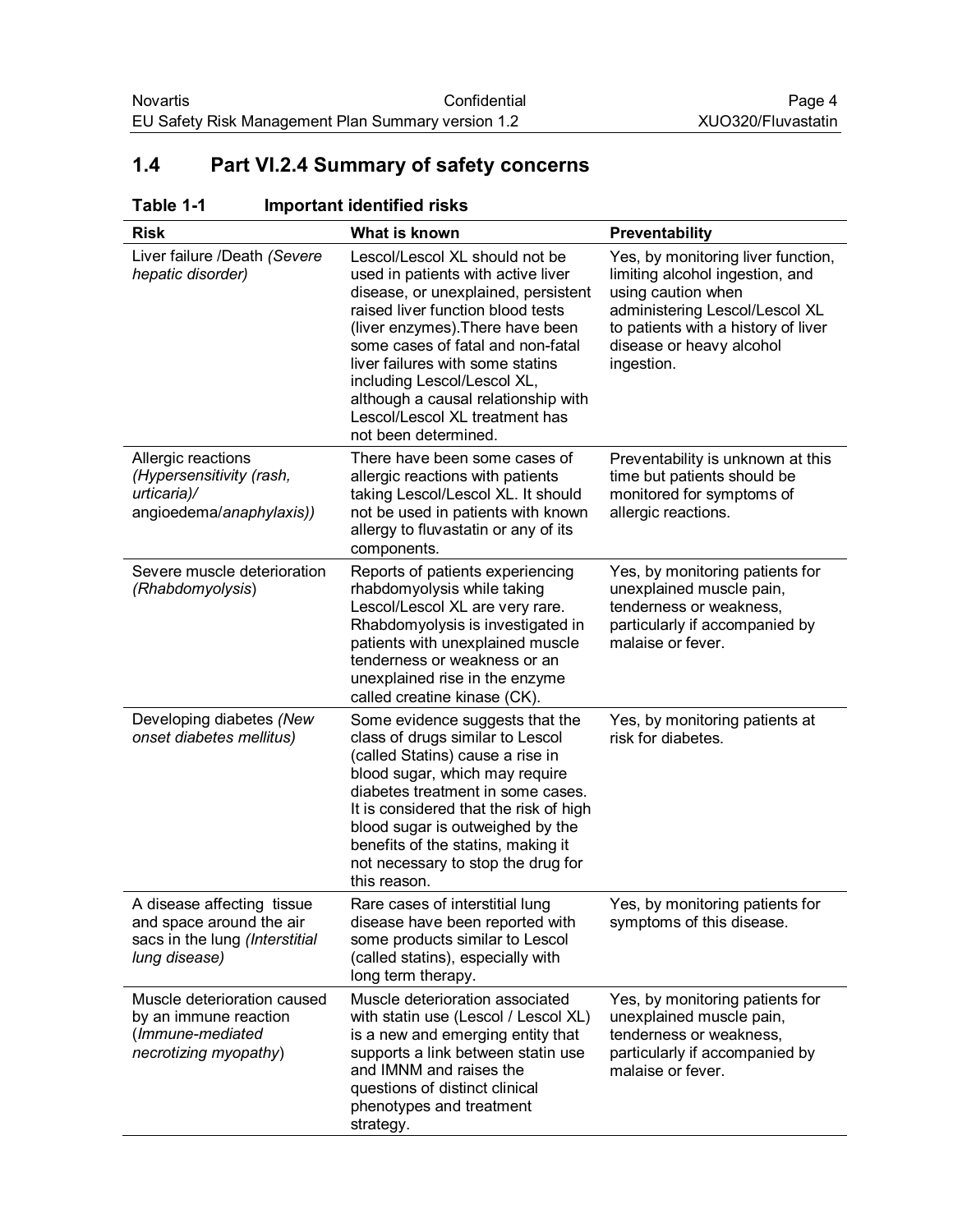<span id="page-4-0"></span>

| <b>Risk</b>                                                                                                                | What is known                                                                                                                                                                                                | Preventability                                                                                                                                      |
|----------------------------------------------------------------------------------------------------------------------------|--------------------------------------------------------------------------------------------------------------------------------------------------------------------------------------------------------------|-----------------------------------------------------------------------------------------------------------------------------------------------------|
| Drug interaction with drugs<br>which work like fluconazole<br>(Interaction with strong CYP<br>2C9 inhibitor (fluconazole)) | In healthy volunteers, the use of<br>Lescol/Lescol XL and fluconazole,<br>resulted in an increase in the<br>amount of Lescol/ Lescol XL in the<br>blood.                                                     | Yes, by exercising caution when<br>patients are taking Lescol /<br>Lescol XL as well as<br>fluconazole.                                             |
| Drug interaction with drugs<br>which work like rifamipin<br>(Interaction with strong CYP<br>2C9 inducer (rifampicin))      | In healthy volunteers, the use of<br>Lescol/Lescol XL and rifampicin<br>(rifampin) resulted in reduced<br>level of Lescol / Lescol XL by<br>about $50\%$ .                                                   | Yes, by adjusting the dosage of<br>Lescol / Lescol XL so that it will<br>still work to lower the cholesterol<br>level in the blood.                 |
| Drug interaction with blood<br>thinners<br>(Interaction with coumarin<br>derivatives (warfarin))                           | In healthy volunteers, the use of<br>Lescol/Lescol XL and blood<br>thinners like warfarin (single dose)<br>did not affect the level of blood<br>thinners or the patient blood<br>clotting times.             | Yes, by monitoring clotting times<br>of the blood when the patient is<br>also on blood thinning drugs at<br>the same time as Lescol / Lescol<br>XL. |
| Drug interaction with anti-<br>diabetic drug (glibenclamide)                                                               | In diabetic patients on<br>glibenclamide and taking Lescol /<br>Lescol XL, the amount to<br>glibenclamide in the blood<br>increased by 50% or more but this<br>did not affect the patient's blood<br>sugars. | Yes, by monitoring patients with<br>diabetes who are treated with<br>glibenclamide at the same time<br>as Lescol / Lescol XL 80 mg.                 |

| Table 1-2 | <b>Important potential risks</b> |
|-----------|----------------------------------|
|-----------|----------------------------------|

| <b>Risk</b>                                                                                                                                                                   | What is known                                                                                                                                                                                                                                                                                                                                           |
|-------------------------------------------------------------------------------------------------------------------------------------------------------------------------------|---------------------------------------------------------------------------------------------------------------------------------------------------------------------------------------------------------------------------------------------------------------------------------------------------------------------------------------------------------|
| Use during pregnancy                                                                                                                                                          | There is insufficient data on the use of fluvastatin during pregnancy.<br>Since statins decrease the amount of cholesterol made by the body<br>and possibly of other substances which are made from cholesterol,<br>they may cause foetal harm when administered to pregnant women.<br>Therefore, Lescol/Lescol XL should not be used during pregnancy. |
| A disease of the tendon<br>(Tendinopathy)                                                                                                                                     | The exact cause of tendinopathies is not fully understood and different<br>stresses may cause varying responses. There are many theories for<br>tendinopathy and if pain is experienced early treatment is<br>recommended to prevent serious injury.                                                                                                    |
| Drug interaction with<br>colchicine<br>(Pharmacodynamic<br>interaction with colchicine)                                                                                       | Toxic damage to the muscles, including muscle pain and weakness<br>and severe muscle damage, has been reported in isolated cases when<br>Lescol / Lescol XL was taken at the same the patient was taking<br>colchicines.                                                                                                                                |
| Drug interaction with some<br>the following drugs:<br>Bezafibrate, gemfibrozil,<br>ciprofibrate, niacin (nicotinic<br>acid), erythromycin,<br>cyclosporin<br>(Pharmacodynamic | An increase in the chances of moderate to severe muscle damage<br>has been seen in patients receiving this type of cholesterol lowering<br>drug together with any of these drugs.                                                                                                                                                                       |
| interaction with other drugs)                                                                                                                                                 |                                                                                                                                                                                                                                                                                                                                                         |